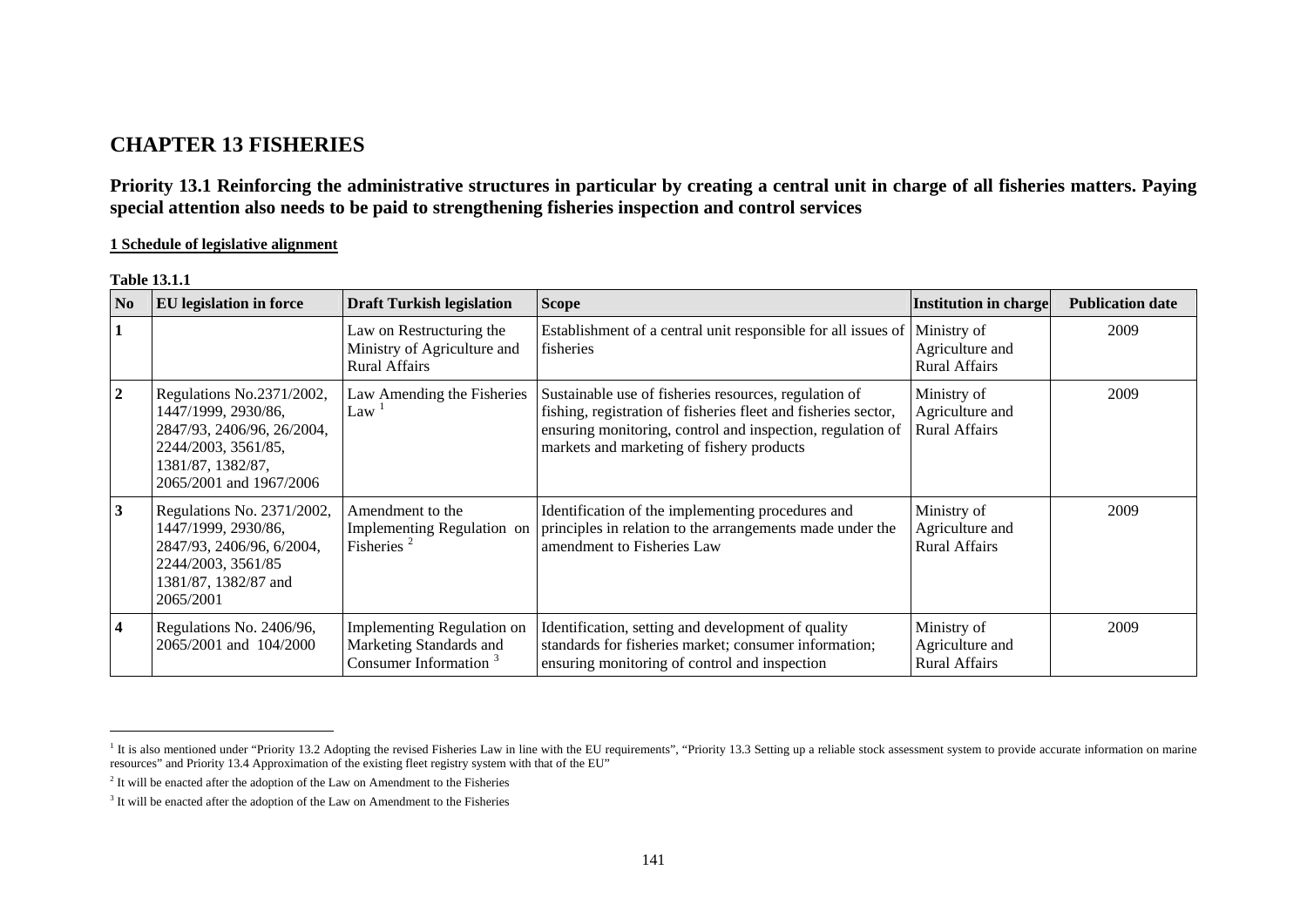### **2 Schedule of institutional capacity building requirements necessary for legislative approximation and implementation**

#### **Table 13.1.2**

| N <sub>0</sub> | Requirements                                                                                                         | Year      |
|----------------|----------------------------------------------------------------------------------------------------------------------|-----------|
|                | (Ministry of Agriculture and Rural Affairs)                                                                          |           |
|                | Construction of administrative buildings and installation of equipment in 9 landing-port offices at designated sites | 2009-2011 |
|                | Maintenance of Fisheries Information System (FIS), Vessel Monitoring System (VMS) and databases                      | 2009-2011 |

### **3 Financial requirements and resources**

| <b>Table 13.1.3</b><br>(Euro)                                                                                                                                                                                                                             |           |                        |                   |              |              |  |
|-----------------------------------------------------------------------------------------------------------------------------------------------------------------------------------------------------------------------------------------------------------|-----------|------------------------|-------------------|--------------|--------------|--|
| <b>Requirements (Ministry of Agriculture and Rural</b><br>Affairs)                                                                                                                                                                                        | Year      | <b>National Budget</b> | <b>EU</b> sources | <b>Other</b> | <b>Total</b> |  |
| I-Investment                                                                                                                                                                                                                                              |           |                        |                   |              |              |  |
| Construction of administrative buildings and installation<br>of equipment in 3 new landing-port offices at designated<br>sites (supply of furniture and fixtures, cost of<br>infrastructure, plumbing, special installation, cost of<br>contractor, etc.) | 2009      | 118,558                |                   |              | 118,558      |  |
| Construction of administrative buildings and installation<br>of equipment in 3 new landing-port offices at designated<br>sites (supply of furniture and fixtures, cost of<br>infrastructure, plumbing, special installation, cost of<br>contractor, etc.) | 2010      | 118,558                |                   |              | 118,558      |  |
| Construction of administrative buildings and installation<br>of equipment in 3 new landing-port offices at designated<br>sites (supply of furniture and fixtures, cost of<br>infrastructure, plumbing, special installation, cost of<br>contractor, etc.) | 2011      | 118,558                |                   |              | 118,558      |  |
| Maintenance of FIS, VMS and databases                                                                                                                                                                                                                     | 2009-2011 | 110,654                |                   |              | 110,654      |  |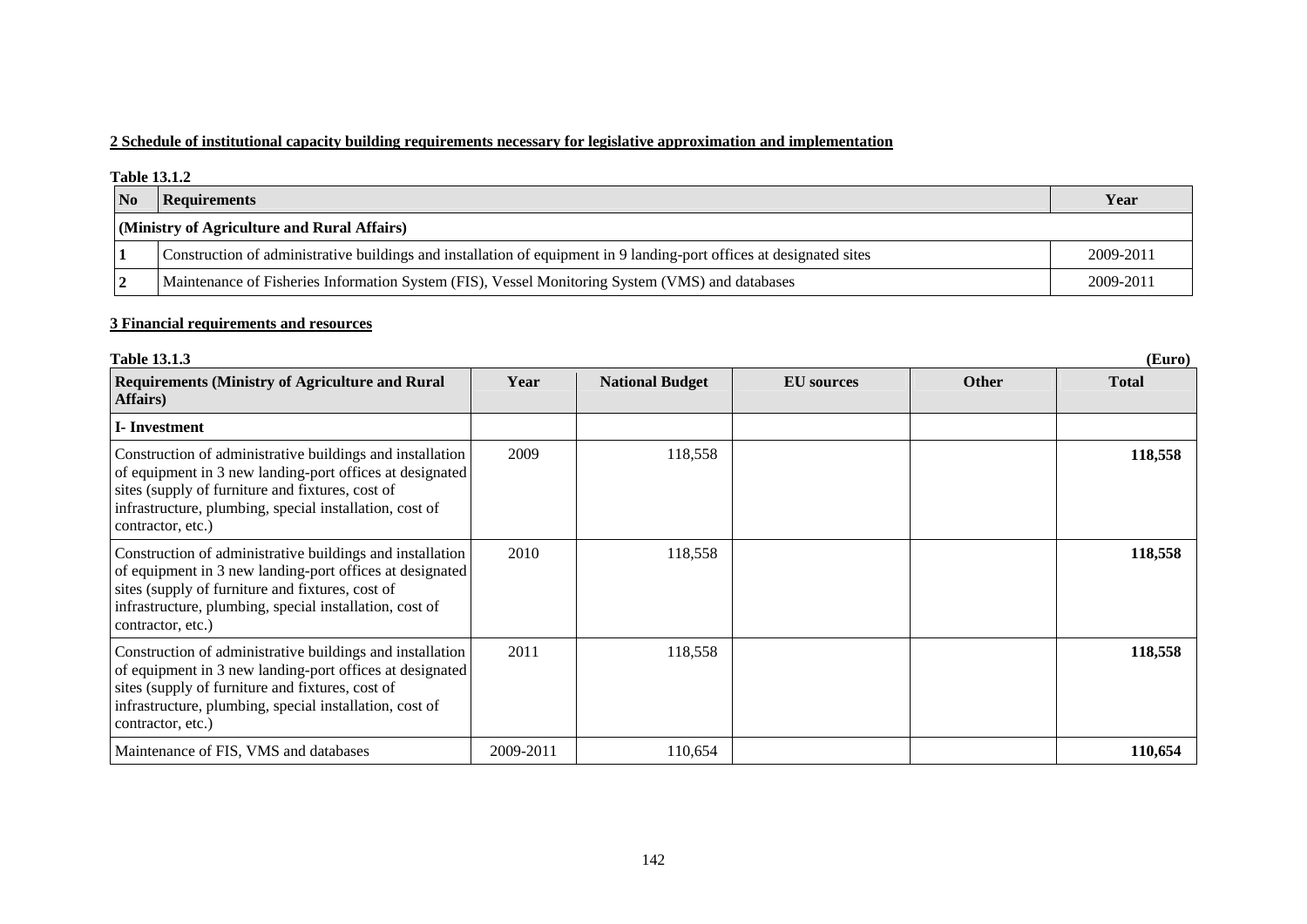| Table 13.1.3 (Continued)                                                                                                                                                                                                                                                |           |                        |                   |              | (Euro)       |
|-------------------------------------------------------------------------------------------------------------------------------------------------------------------------------------------------------------------------------------------------------------------------|-----------|------------------------|-------------------|--------------|--------------|
| <b>Requirements (Ministry of Agriculture and Rural</b><br>Affairs)                                                                                                                                                                                                      | Year      | <b>National Budget</b> | <b>EU</b> sources | <b>Other</b> | <b>Total</b> |
| II- Legislative approximation and implementation                                                                                                                                                                                                                        |           |                        |                   |              |              |
| - Personnel                                                                                                                                                                                                                                                             |           |                        |                   |              |              |
| Recruitment of 90 new personnel for headquarter<br>and 9 landing-port offices                                                                                                                                                                                           | 2009-2011 | 3.140,478              |                   |              | 3.140,478    |
| - Training                                                                                                                                                                                                                                                              |           |                        |                   |              |              |
| 5-day training for 120 personnel in Turkey, on plans<br>and programs for the development of the system of<br>landing declaration, implementation of freshness and<br>size criteria and inspection, and generalisation of the<br>use of sales note declaration           | 2009      | 42,154                 |                   |              | 42,154       |
| Work-related training of 90 newly recruited<br>personnel (for 5 days, in Turkey)                                                                                                                                                                                        | 2009-2011 | 144,904                |                   |              | 144,904      |
| 3-day training for 30 personnel in Turkey in order to<br>create a developed framework for marketing<br>standards and associated application and inspection<br>(providing necessary equipment to set out criteria for<br>freshness and size grading of fishery products) | 2009      | 26,346                 |                   |              | 26,346       |
| - Consultancy                                                                                                                                                                                                                                                           |           |                        |                   |              |              |
| - Translation                                                                                                                                                                                                                                                           |           |                        |                   |              |              |
| - Other                                                                                                                                                                                                                                                                 |           |                        |                   |              |              |
| <b>Total</b>                                                                                                                                                                                                                                                            |           | 3,820,210              |                   |              | 3,820,210    |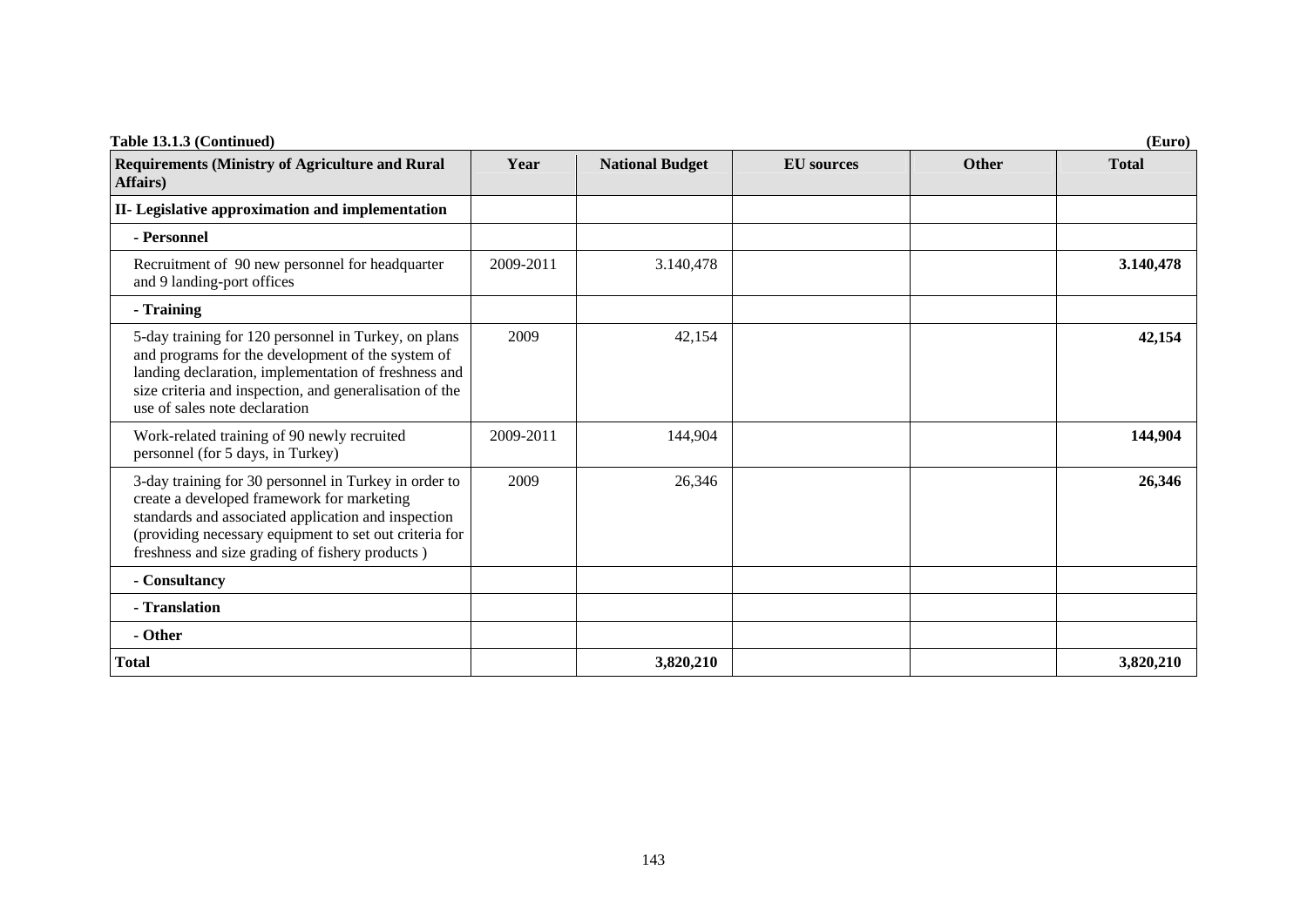# **Priority 13.2 Adopting the revised Fisheries Law in line with EU requirements**

### **1 Schedule of legislative alignment**

### **Table 13.2.1**

| $\overline{\mathbf{N}}$ | <b>EU</b> legislation in force                                                                                                                        | <b>Draft Turkish legislation</b> | <b>Scope</b>                                                                                                                                                                                                                                                                | <b>Institution in charge</b>   | <b>Publication date</b> |
|-------------------------|-------------------------------------------------------------------------------------------------------------------------------------------------------|----------------------------------|-----------------------------------------------------------------------------------------------------------------------------------------------------------------------------------------------------------------------------------------------------------------------------|--------------------------------|-------------------------|
|                         | Regulations No.2371/2002,<br>1447/1999, 2930/86,<br>2847/93, 2406/96, 26/2004,<br>2244/2003, 3561/85,<br>1381/87, 1382/87,<br>2065/2001 and 1967/2006 | Law <sup>4</sup>                 | Law Amending the Fisheries Sustainable use of fisheries resources, regulation of<br>fishing, registration of fisheries fleet and fisheries sector,<br>ensuring monitoring, control and inspection, regulation of Rural Affairs<br>markets and marketing of fishery products | Ministry of<br>Agriculture and | 2009                    |

### **2 Schedule of institutional capacity building requirements necessary for legislative approximation and implementation**

No institutional capacity building requirement is envisaged under this priority at this stage.

### **3 Financial requirements and resources**

No financial requirement is envisaged under this priority at this stage.

<span id="page-3-0"></span><sup>&</sup>lt;sup>4</sup> It is also mentioned under "Priority 13.1, particularly strengthening institutional capacity by the establishment of a central unit responsible for all issues of fisheries. Besides, particular importance to the strengt of inspection and control services in fisheries", "Priority 13.3 Setting up a reliable stock assessment system to provide accurate information on marine resources" and "Priority 13.4 Approximation of the existing fleet registry system with that of the EU"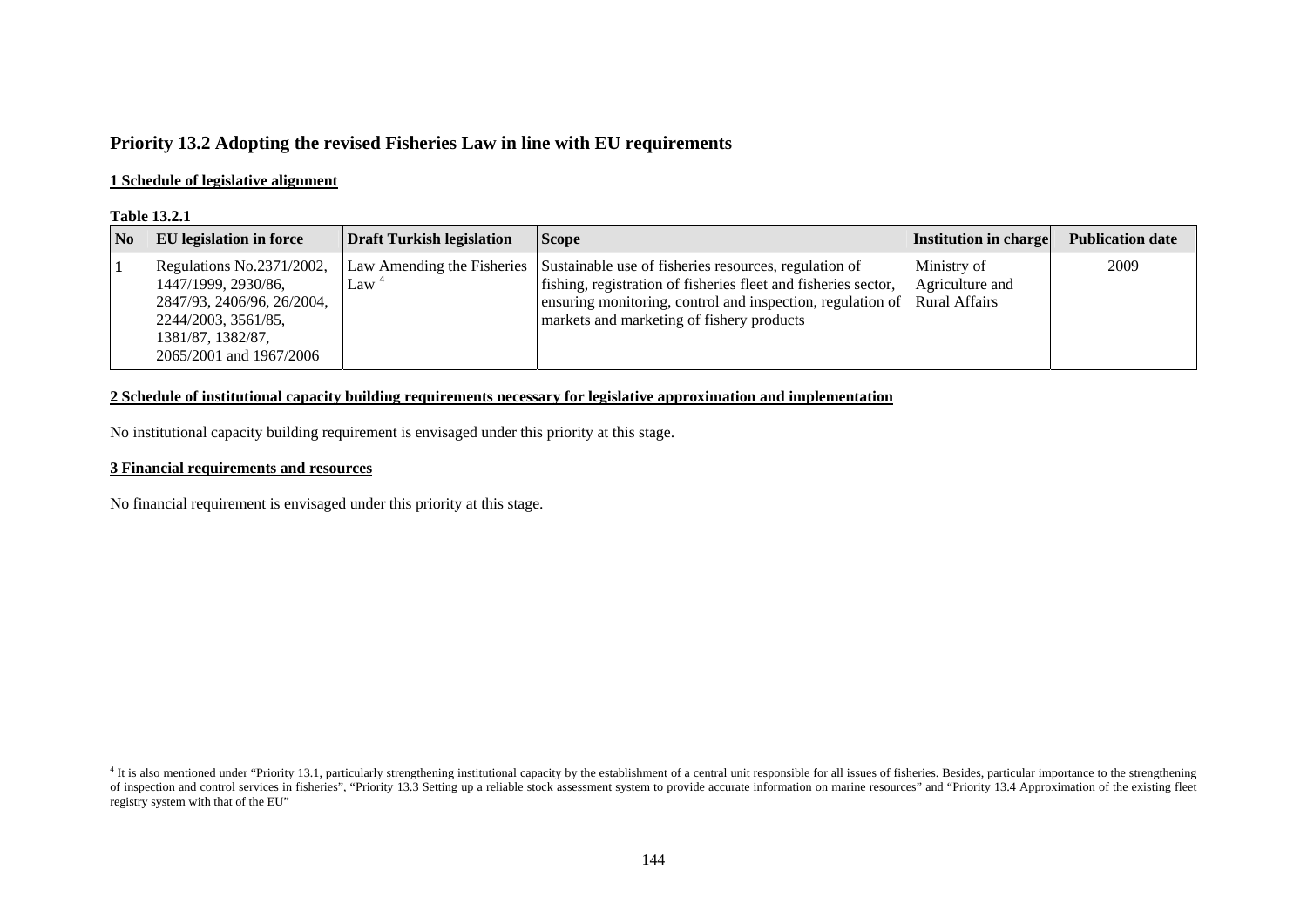# **Priority 13.3 Setting up a reliable stock assessment system to provide accurate information on marine resources**

### **1 Schedule of legislative alignment**

#### **Table 13.3.1**

| No | <b>EU</b> legislation in force                                     | Draft Turkish legislation | <b>Scope</b>                                                                                                                                                                                                                                                                            | <b>Institution in charge</b>                           | <b>Publication date</b> |
|----|--------------------------------------------------------------------|---------------------------|-----------------------------------------------------------------------------------------------------------------------------------------------------------------------------------------------------------------------------------------------------------------------------------------|--------------------------------------------------------|-------------------------|
|    | Regulations No.2371/2002,<br>2001/1639, 1992/2104 and<br>1991/1382 | $\text{Law}$ <sup>3</sup> | Law Amending the Fisheries   Routine stock monitoring and assessment for sustainable<br>use of fish stocks; ensuring the introduction of stock<br>assessment to fisheries management with required<br>mechanisms including allocation of quotas based on<br>scientific data and advice. | Ministry of<br>Agriculture and<br><b>Rural Affairs</b> | 2009                    |

### **2 Schedule of institutional capacity building requirements necessary for legislative approximation and implementation**

#### **Table 13.3.2**

| N <sub>o</sub> | <b>Requirements</b>                                                                                                                                                                    | Year      |
|----------------|----------------------------------------------------------------------------------------------------------------------------------------------------------------------------------------|-----------|
|                | (Ministry of Agriculture and Rural Affairs)                                                                                                                                            |           |
|                | Carrying out fisheries stock assessment studies required for management of stocks through ecosystem approach and strengthening<br>institutional research capacity within this context. | 2009-2011 |

<span id="page-4-0"></span><sup>&</sup>lt;sup>5</sup> It is also mentioned under "Priority 13.1, particularly strengthening institutional capacity by the establishment of a central unit responsible for all issues of fisheries. Besides, particular importance to the strengt of inspection and control services in fisheries", "Priority 13.2 adopting the revised Fisheries Law in line with the EU requirements", and "Priority 13.4 Approximation of the existing fleet registry system with that of the EU"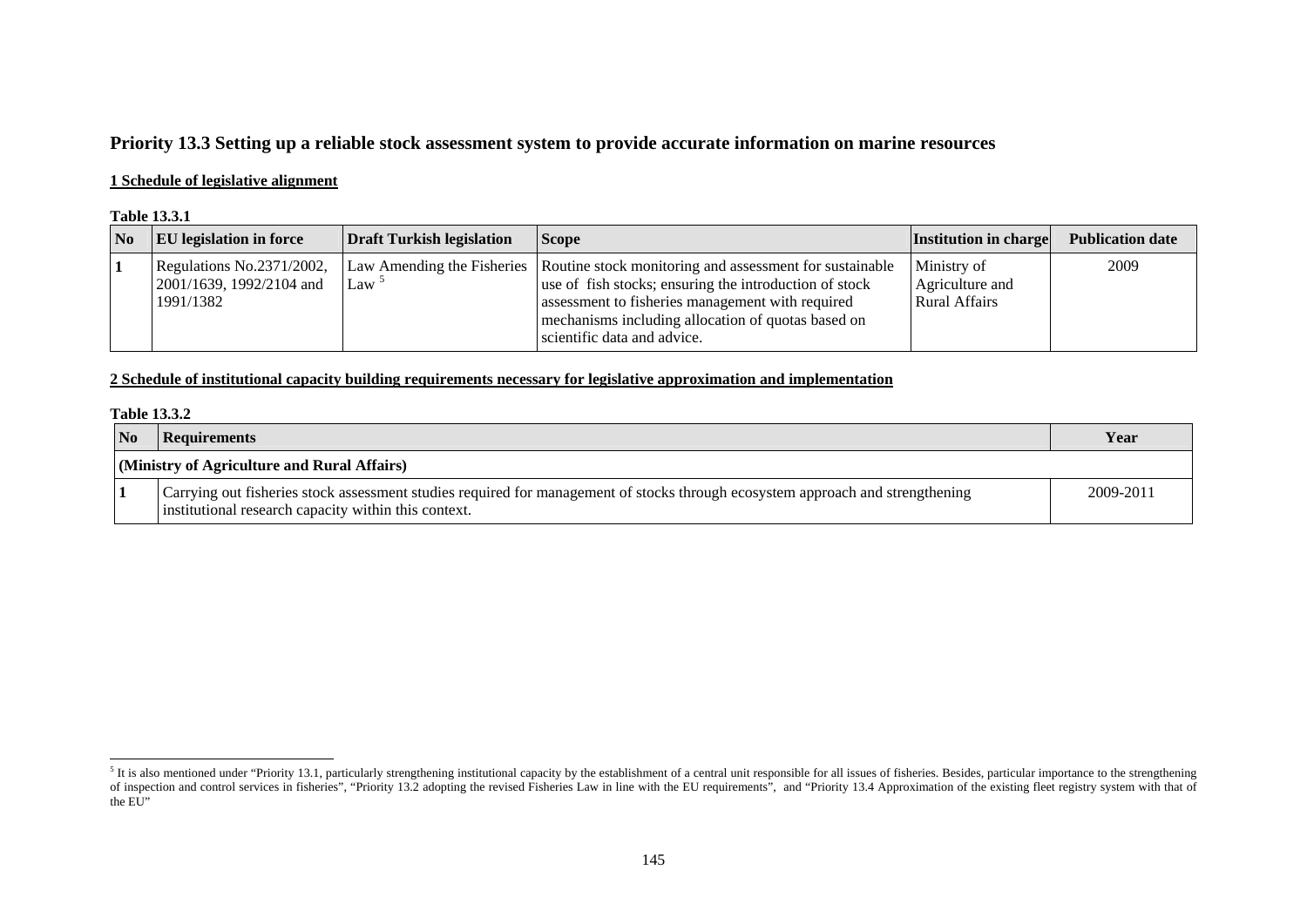### **3 Financial requirements and resources**

| <b>Table 13.3.3</b>                                                                                                                                                                  |           |                        |                   |              | (Euro)       |
|--------------------------------------------------------------------------------------------------------------------------------------------------------------------------------------|-----------|------------------------|-------------------|--------------|--------------|
| <b>Requirements (Ministry of Agriculture and Rural</b><br>Affairs)                                                                                                                   | Year      | <b>National Budget</b> | <b>EU</b> sources | <b>Other</b> | <b>Total</b> |
| <b>I</b> -Investment                                                                                                                                                                 |           |                        |                   |              |              |
| Supply of laboratory equipment, instrument and<br>materials required for stock assessment                                                                                            | 2009      | 2,634,629              |                   |              | 2,634,629    |
| Stock assessment studies                                                                                                                                                             | 2009-2011 | 10,538,518             |                   |              | 10,538,518   |
| II- Legislative approximation and implementation                                                                                                                                     |           |                        |                   |              |              |
| - Personnel                                                                                                                                                                          |           |                        |                   |              |              |
| Employment of 30 expert researchers (with MSc or<br>PhD degree in the field of aquaculture engineering,<br>fisheries technology engineering, agricultural<br>engineering or biology) | 2009-2011 | 1,106,544              |                   |              | 1,106,544    |
| - Training                                                                                                                                                                           |           |                        |                   |              |              |
| At home and abroad training on stock assessment <sup>6</sup>                                                                                                                         | 2009-2011 | 120,000                | 1,000,000         |              | 1,120,000    |
| - Consultancy                                                                                                                                                                        |           |                        |                   |              |              |
| - Translation                                                                                                                                                                        |           |                        |                   |              |              |
| - Other                                                                                                                                                                              |           |                        |                   |              |              |
| <b>Total</b>                                                                                                                                                                         |           | 14,399,691             | 1,000,000         |              | 15,399,691   |

<span id="page-5-0"></span><sup>&</sup>lt;sup>6</sup> Financed by the twinning component of the project titled "Introduction of Stock Assessment to the Fisheries Management System of Turkey - TR 07.02.02" under Pre-Accession Financial Assistance 2007 Programme.